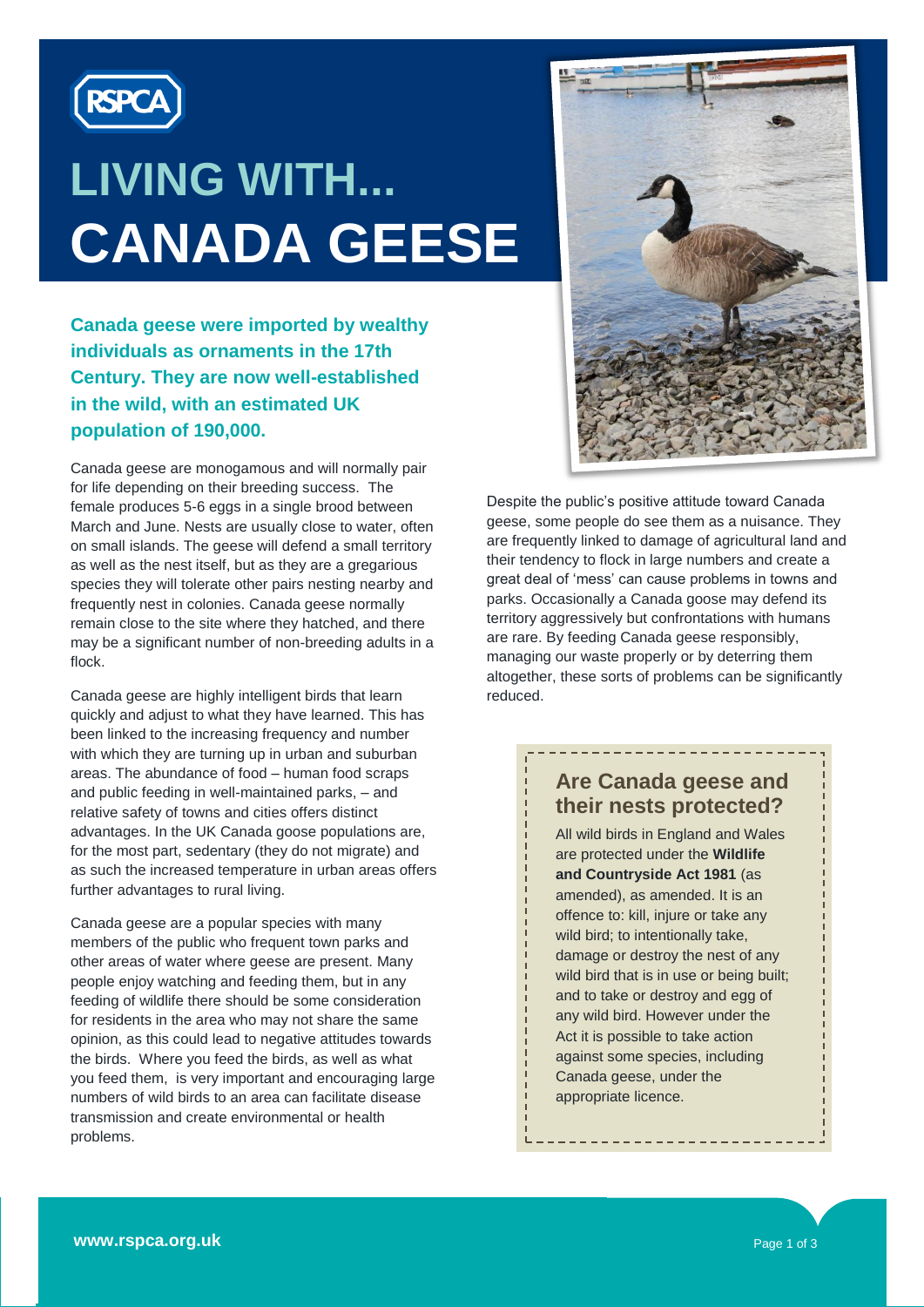# **LIVING WITH... CANADA GEESE**

### **Can Canada geese numbers be legally controlled?**

Wherever possible, the RSPCA would always prefer non-lethal solutions and only if there is a serious problem and non-lethal means are ineffective or impractical should lethal control be contemplated. Canada geese have basic legal protection under the **Wildlife and Countryside Act 1981**. They can be legally controlled under licences issued by Natural England or Natural Resources Wales, but any action must follow the conditions specified on each licence.

Details of these licences are available on Natural England's website (**[www.gov.uk/wildlife-licences](file://RSPCANET/Data/SSC/012996/Documents/Information%20Officer/New%20fact-sheet%20proposal%20(including%20format)/www.gov.uk/wildlife-licences)**).

#### **REASONS FOR CONTROL MAY INCLUDE:**

- preserving public health;
- air safety;
- preventing the spread of disease;
- preventing serious damage to livestock, crops, vegetables, fruit, or fisheries.

**Trapping must be by approved methods and shooting must be carried out by authorised persons** (i.e. persons acting with the authority of the land occupiers, land owners and the owners of the shooting rights on the land in question) as humanely as possible.

Another common method to legally control of goose numbers is to limit breeding by preventing eggs from hatching (by oiling, pricking or replacement with dummy eggs).

### **Why do some people see Canada geese as a problem?**

Problems associated with Canada geese include grazing and trampling (e.g. grassland in public parks and agricultural crops), fouling with droppings, damage to habitats (e.g. grazing reed beds or trampling other species' nests), as well as aggressive confrontations with other birds. Another, more serious potential problem is that of birdstrike – collision between birds and aircrafts. **However, many of these problems can be attributed to other species of waterfowl and in certain areas Canada geese may cause no problems at all.** 



### **Can the RSPCA remove Canada geese from my garden/local park?**

**The RSPCA will only collect an animal in the event of a welfare issue**, namely if the animal is sick, injured or orphaned and unable to survive in the wild on its own.

**However there are circumstances where we might be able to help**. If the bird has accidently become trapped in your garden and there are other Canada geese nearby, one of our Inspectors could remove it from your garden and release it back into the flock.